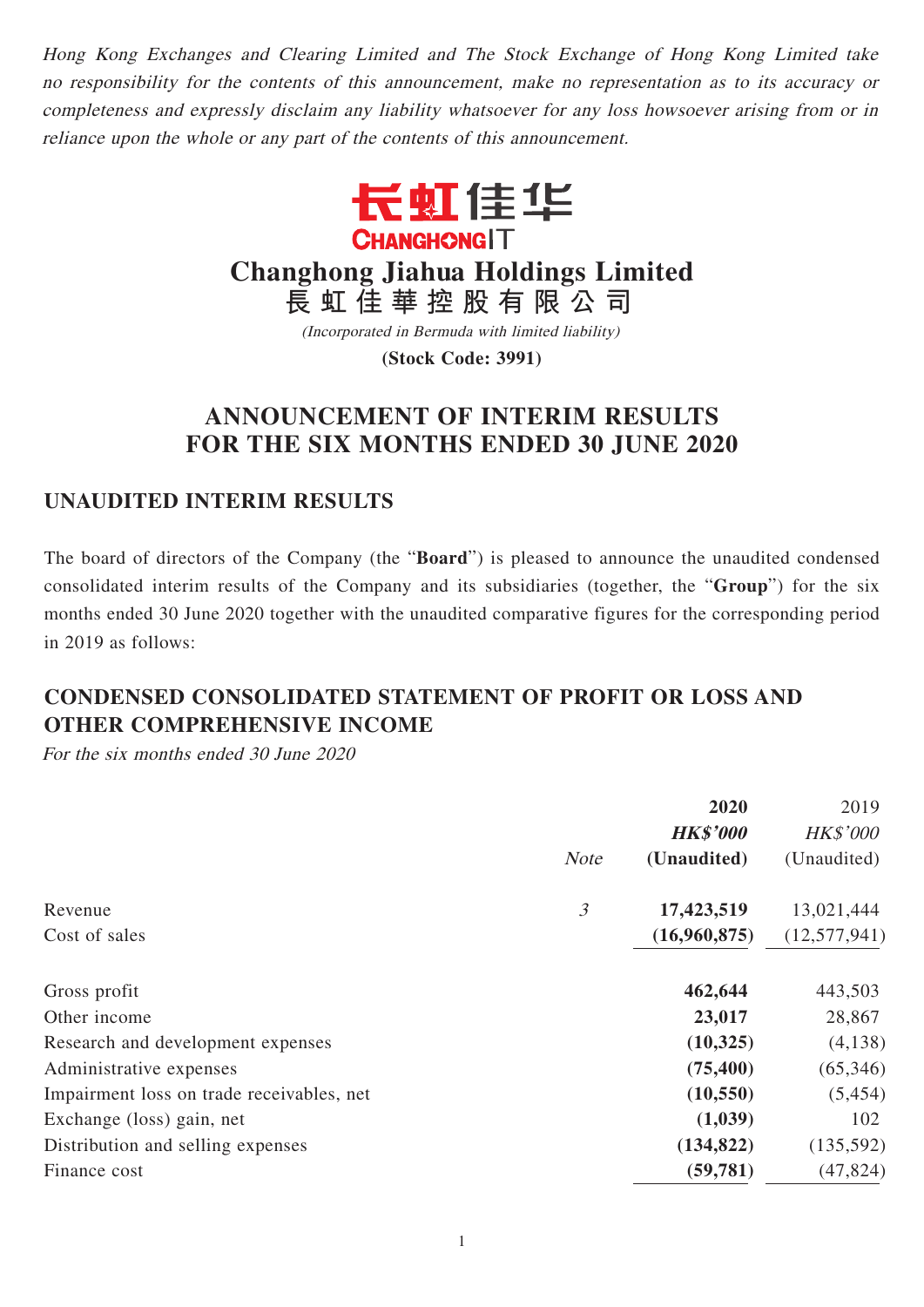|                                                            |              | 2020                           | 2019                           |
|------------------------------------------------------------|--------------|--------------------------------|--------------------------------|
|                                                            | <b>Notes</b> | <b>HK\$'000</b><br>(Unaudited) | <b>HK\$'000</b><br>(Unaudited) |
| <b>Profit from operation</b>                               | 5            | 193,744                        | 214,118                        |
| Income tax expense                                         | 6            | (44, 650)                      | (51,063)                       |
| Profit for the period attributed to owners of the Company  |              | 149,094                        | 163,055                        |
| Other comprehensive expense                                |              |                                |                                |
| Item that will not be reclassified to profit or loss:      |              |                                |                                |
| Exchange differences arising from translation of           |              |                                |                                |
| consolidated financial statements to presentation currency |              | (43,003)                       | (7, 423)                       |
| Total comprehensive income for the period                  |              |                                |                                |
| attributable to owners of the Company                      |              | 106,091                        | 155,632                        |
| <b>Earnings per share</b>                                  |              |                                |                                |
| Basic and diluted (HK cents)                               | 7            | 5.80                           | 6.34                           |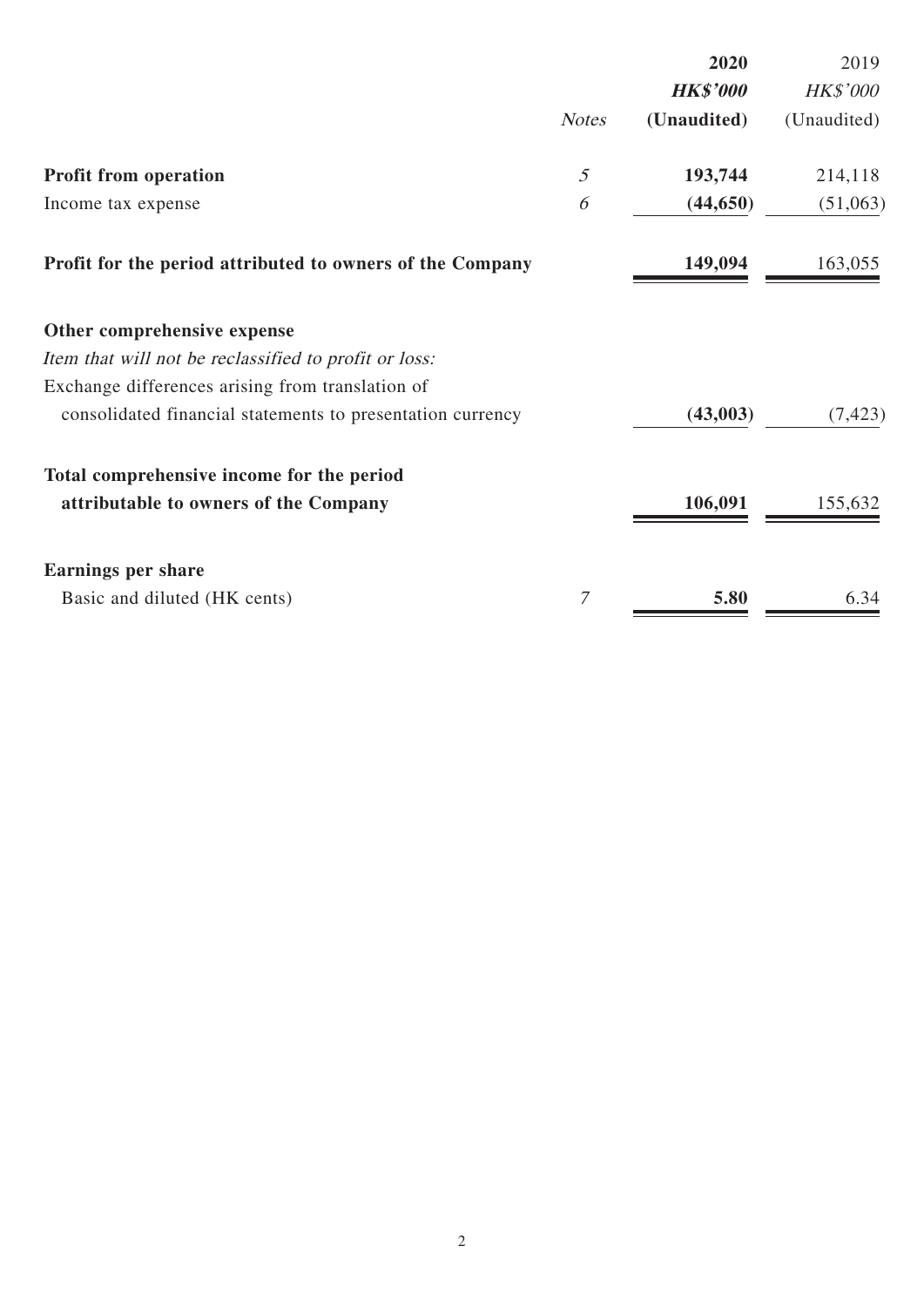# **CONDENSED CONSOLIDATED STATEMENT OF FINANCIAL POSITION**

As at 30 June 2020

|                                                      |              | 30 June         | 31 December |
|------------------------------------------------------|--------------|-----------------|-------------|
|                                                      |              | 2020            | 2019        |
|                                                      |              | <b>HK\$'000</b> | HK\$'000    |
|                                                      | <b>Notes</b> | (Unaudited)     | (Audited)   |
| <b>NON-CURRENT ASSETS</b>                            |              |                 |             |
| Plant and equipment                                  |              | 16,888          | 18,326      |
| Intangible assets                                    |              | 25,174          | 28,404      |
| Right-of-use assets                                  |              | 14,729          | 2,946       |
| Financial asset at fair value through profit or loss |              | 30,107          | 30,699      |
|                                                      |              | 86,898          | 80,375      |
| <b>CURRENT ASSETS</b>                                |              |                 |             |
| Inventories                                          |              | 1,983,911       | 2,115,395   |
| Trade receivables                                    | $\mathcal S$ | 2,286,658       | 2,087,415   |
| Bills receivables at fair value through              |              |                 |             |
| other comprehensive income                           |              | 550,812         | 381,023     |
| Prepayments, deposits and other receivables          |              | 108,971         | 93,935      |
| Amounts due from related companies                   |              | 27,828          | 19,084      |
| Trade deposits paid                                  |              | 458,836         | 771,271     |
| Pledged bank deposits                                |              | 557,931         | 1,022,483   |
| Cash and bank balances                               |              | 717,861         | 711,740     |
|                                                      |              | 6,692,808       | 7,202,346   |
| <b>CURRENT LIABILITIES</b>                           |              |                 |             |
| Trade and bills payables                             | 9            | 3,098,832       | 3,633,152   |
| Other payables                                       |              | 264,970         | 309,237     |
| Tax payables                                         |              | 15,854          | 14,857      |
| <b>Borrowings</b>                                    | 10           | 1,242,966       | 1,005,285   |
| Amount due to related companies                      |              | 38,314          | 6,412       |
| <b>Contract liabilities</b>                          |              | 199,049         | 409,903     |
| Lease liabilities                                    |              | 7,399           | 3,058       |
|                                                      |              | 4,867,384       | 5,381,904   |
| NET CURRENT ASSETS                                   |              | 1,825,424       | 1,820,442   |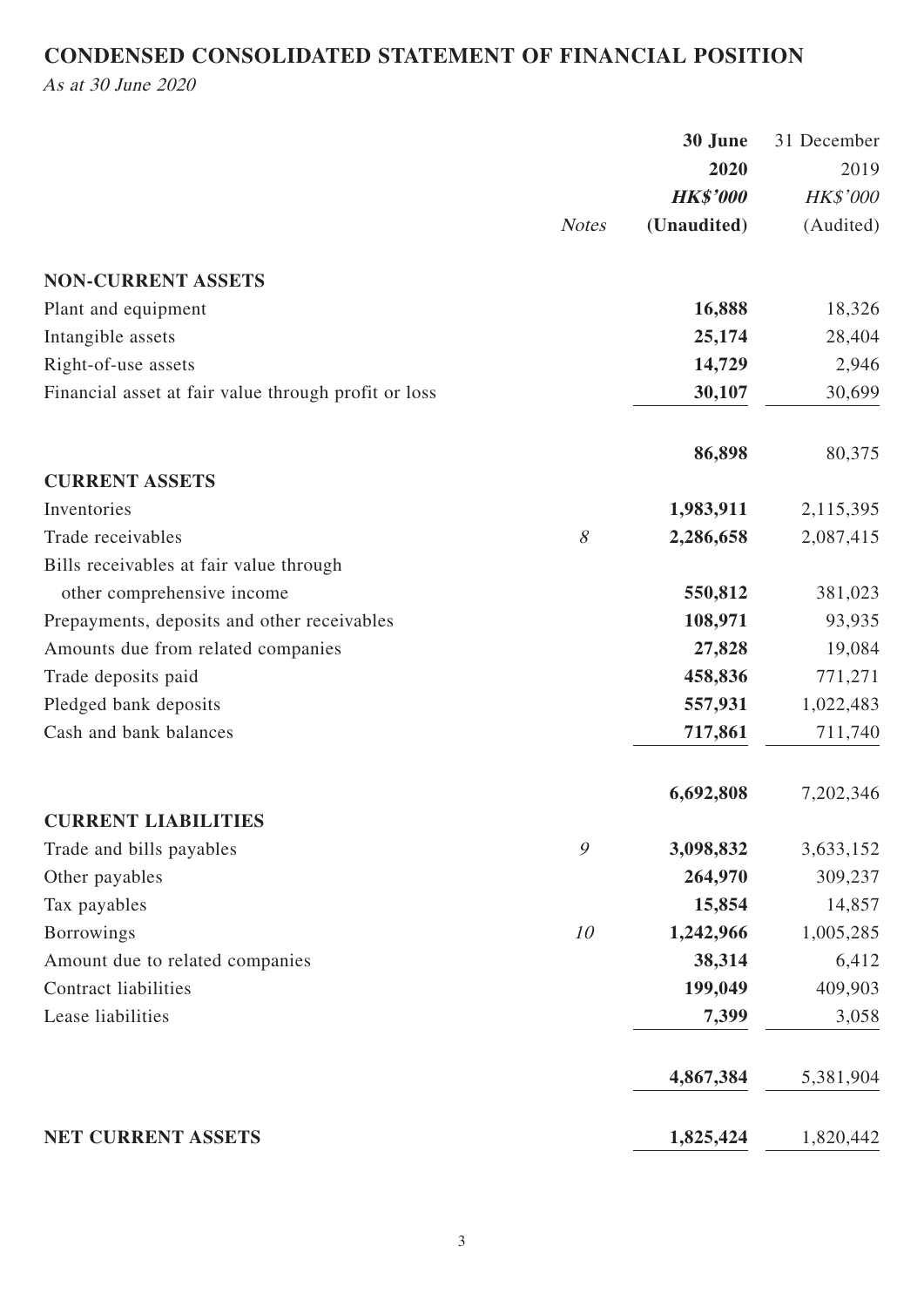|                                      | 30 June         | 31 December |
|--------------------------------------|-----------------|-------------|
|                                      | 2020            | 2019        |
|                                      | <b>HK\$'000</b> | HK\$'000    |
| <b>Notes</b>                         | (Unaudited)     | (Audited)   |
| TOTAL ASSET LESS CURRENT LIABILITIES | 1,912,322       | 1,900,817   |
| <b>NON-CURRENT LIABILITIES</b>       |                 |             |
| Government grants                    | 1,841           | 1,946       |
| Lease liabilities                    | 8,421           | 81          |
|                                      | 10,262          | 2,027       |
| <b>NET ASSETS</b>                    | 1,902,060       | 1,898,790   |
| <b>CAPITAL AND RESERVES</b>          |                 |             |
| Share capital                        | 36,366          | 36,366      |
| Convertible preference shares        | 27,897          | 27,897      |
| Reserves                             | 1,837,797       | 1,834,527   |
| <b>TOTAL EQUITY</b>                  | 1,902,060       | 1,898,790   |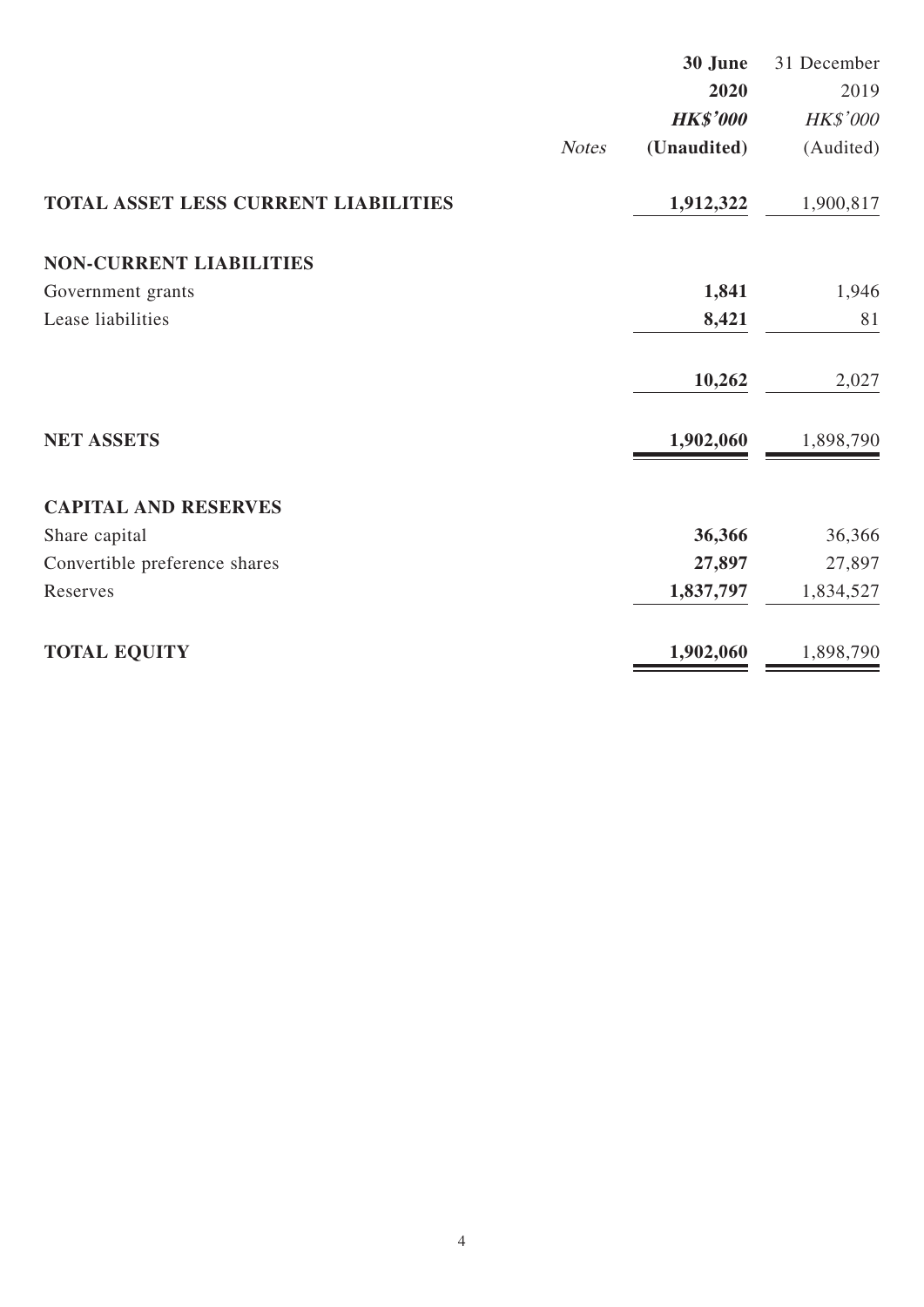# **NOTES TO THE CONDENSED CONSOLIDATED INTERIM FINANCIAL STATEMENTS**

For the six months ended 30 June 2020

### **1. GENERAL**

Changhong Jiahua Holdings Limited (the "**Company**") was incorporated in Bermuda with limited liability.

During the period, the Company's shares were listed on GEM of The Stock Exchange of Hong Kong Limited (the "**Stock Exchange**") before 18 March 2020, and the listing of the Company's shares have been transferred from GEM to Main Board of the Stock Exchange on 18 March 2020 pursuant to the approval granted by the Stock Exchange on 9 March 2020. The address of its registered office is Clarendon House, 2 Church Street, Hamilton HM 11, Bermuda. The address of its principal place of business is Unit 1412, 14/F., West Tower, Shun Tak Centre, 168-200 Connaught Road Central, Hong Kong.

The Company is an investment holding company. The principal activities of its subsidiaries (together with the Company collectively "**the Group**") are set out in Note 4.

The functional currency of the Company is Renminbi ("**RMB**") and the consolidated financial statements are presented in Hong Kong dollars ("**HK\$**"). As the Company is a public company with its shares listed on the Stock Exchange with most of its investors located in Hong Kong, the directors of the Company consider that HK\$ is preferable in presenting the operating result and financial position of the Group.

Sichuan Changhong Electronic Co., Limited ("**Sichuan Changhong**"), a company incorporated in the People's Republic of China (the "**PRC**") with its shares listed on the Shanghai Stock Exchange, has obtained the control over the board of directors of the Company since 2012. In the opinion of the directors of the Company, the ultimate holding company of the Company is Sichuan Changhong as at 30 June 2020. Its immediate holding company is Fit Generation Holding Limited, a private company incorporated in the British Virgin Islands.

#### **2. BASIS OF PREPARATION**

The unaudited condensed consolidated financial statements of the Group and selected explanatory notes has been prepared in accordance with the applicable disclosure provisions of the Rules Governing the Listing of Securities on The Stock Exchange of Hong Kong Limited and by the Hong Kong Companies Ordinance, including compliance with Hong Kong Accounting Standard ("**HKAS**") 34 "Interim Financial Reporting" issued by the Hong Kong Institute of Certified Public Accountants ("**HKICPA**").

The unaudited condensed consolidated results for the six months ended 30 June 2020 have not been reviewed or audited by the external auditors of the Company but have been reviewed by the audit committee of the Company.

The accounting policies adopted are consistent with those followed in the preparation of the Group's annual consolidated financial statements for the year ended 31 December 2019 (the "**2019 Consolidated Financial Statements**"), except for the amendments and interpretations of Hong Kong Financial Reporting Standards issued by HKICPA which have become effective in this period as detailed in the notes of the 2019 Consolidated Financial Statements.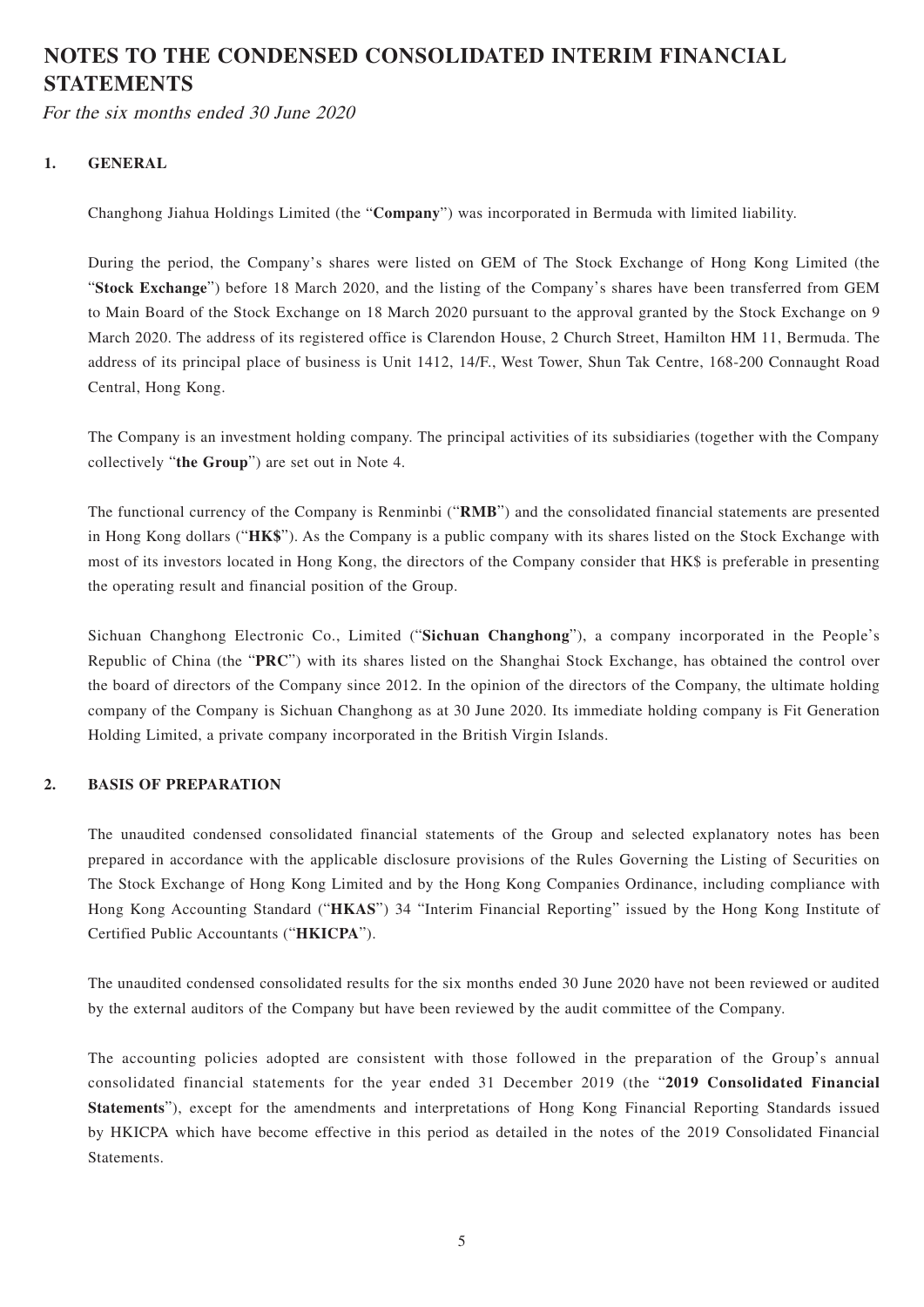#### **3. REVENUE**

The principal activities of the Group are the provision of professional integrated Information and Communication Technology ("**ICT**") solutions and services, and distribution of ICT corporate products, digital products, own brand products and related parts and components.

Revenue represents net amount received and receivable for the sale of different types of ICT products, self developed products provision of professional integrated ICT solutions and services net of corresponding sales related taxes and rebate. The amounts of each significant category of revenue recognised in revenue for the six months ended 30 June 2020 and 2019 are as follows:

|                               | For the six months ended 30 June |             |
|-------------------------------|----------------------------------|-------------|
|                               | 2020                             | 2019        |
|                               | <b>HK\$'000</b>                  | HK\$'000    |
|                               | (Unaudited)                      | (Unaudited) |
| Revenue                       |                                  |             |
| <b>ICT Consumer Products</b>  | 5,715,475                        | 5,437,385   |
| <b>ICT</b> Corporate Products | 3,756,289                        | 3,657,271   |
| Others                        | 7,951,755                        | 3,926,788   |
|                               | 17,423,519                       | 13,021,444  |
|                               |                                  |             |

### **4. SEGMENT INFORMATION**

Information reported to the executive Directors or management of the Company, being the chief operating decision maker (the "**CODM**"), for the purposes of resource allocation and assessment of segment performance focuses on types of goods or services delivered or provided.

The Group's reportable and operating segments under HKFRS 8 are as follows:

- (a) ICT Consumer Products distribution of ICT consumer products which include mainly personal computers ("**PC**"), digital products and IT accessories.
- (b) ICT Corporate Products distribution of ICT corporate products which include mainly storage products, minicomputers, networking products, personal computer servers, intelligent building management system ("**IBMS**") products and unified communication and contact centre ("**UC & CC**") products.
- (c) Others distribution of smartphones and development of its own brand products including but not limited to mobile location-based service products, sales of warranty packages and professional integrated IT solutions and provision of IT services.

Segment profit represents the profit earned by each segment without allocation of other income, finances cost as well as unallocated head office and corporate expenses. The measure reported to the CODM for the purposes of resource allocation and performance assessment.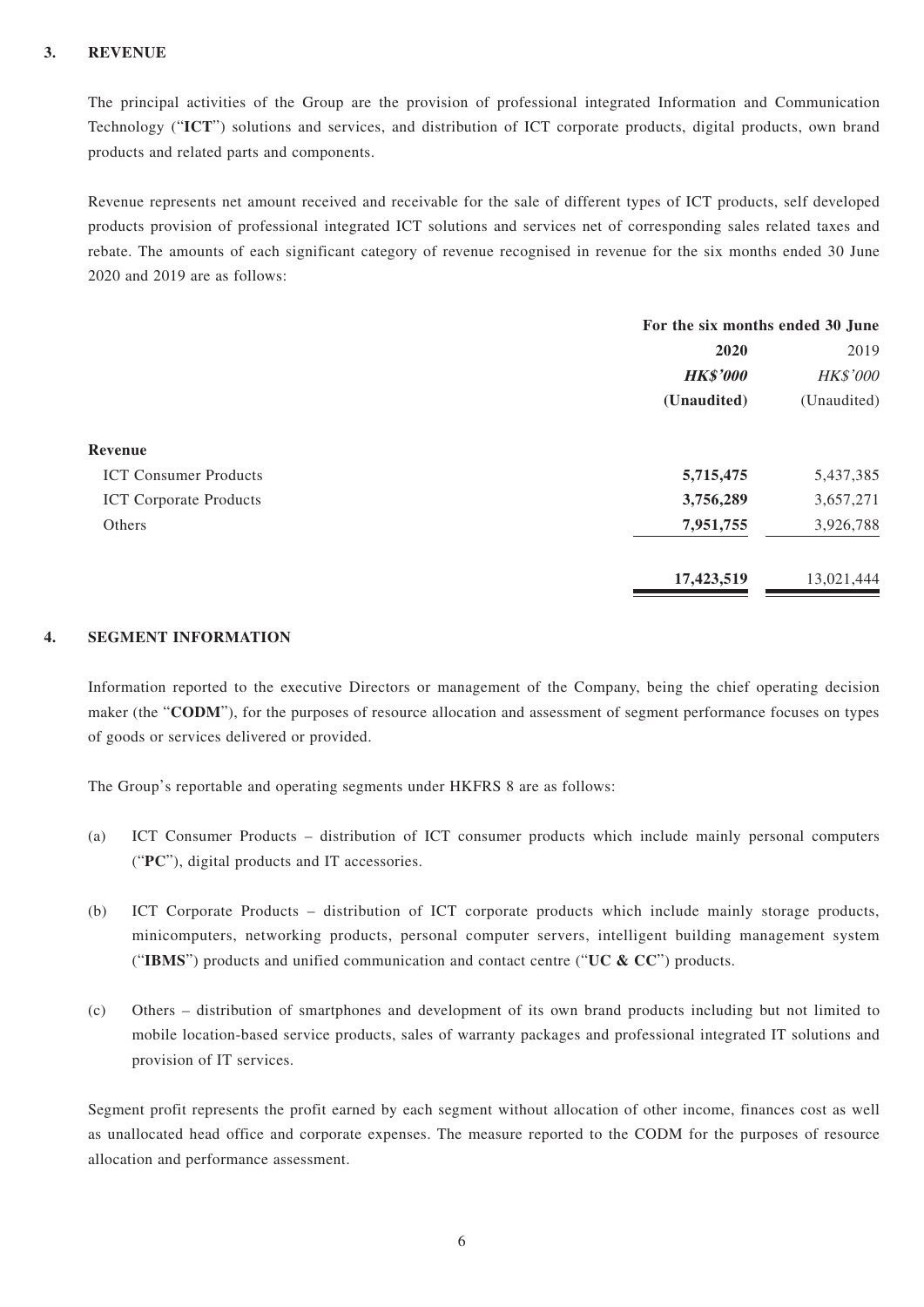The following is an analysis of the Group's revenue and results by reportable and operating segment for the six months ended 30 June 2020 and 2019:

|                                   |                 | For the six months ended 30 June 2020 |                 |                 |
|-----------------------------------|-----------------|---------------------------------------|-----------------|-----------------|
|                                   | <b>ICT</b>      | <b>ICT</b>                            |                 |                 |
|                                   | Consumer        | Corporate                             |                 |                 |
|                                   | <b>Products</b> | <b>Products</b>                       | <b>Others</b>   | <b>Total</b>    |
|                                   | <b>HK\$'000</b> | <b>HK\$'000</b>                       | <b>HK\$'000</b> | <b>HK\$'000</b> |
| Revenue                           |                 |                                       |                 |                 |
| External sales                    | 5,715,475       | 3,756,289                             | 7,951,755       | 17,423,519      |
| <b>Segment profit</b>             | 122,559         | 134,988                               | 59,725          | 317,272         |
| Other income                      |                 |                                       |                 | 23,017          |
| Research and development expenses |                 |                                       |                 | (10, 325)       |
| Administrative expenses           |                 |                                       |                 | (75, 400)       |
| Exchange loss, net                |                 |                                       |                 | (1,039)         |
| Finance costs                     |                 |                                       |                 | (59, 781)       |
| Profit before tax                 |                 |                                       |                 | 193,744         |

|                                   |           |            | For the six months ended 30 June 2019 |            |
|-----------------------------------|-----------|------------|---------------------------------------|------------|
|                                   | ICT       | <b>ICT</b> |                                       |            |
|                                   | Consumer  | Corporate  |                                       |            |
|                                   | Products  | Products   | Others                                | Total      |
|                                   | HK\$'000  | HK\$'000   | HK\$'000                              | HK\$'000   |
| Revenue                           |           |            |                                       |            |
| External sales                    | 5,437,385 | 3,657,271  | 3,926,788                             | 13,021,444 |
| <b>Segment profit</b>             | 122,091   | 159,275    | 21,091                                | 302,457    |
| Other income                      |           |            |                                       | 28,867     |
| Research and development expenses |           |            |                                       | (4, 138)   |
| Administrative expenses           |           |            |                                       | (65, 346)  |
| Exchange loss, net                |           |            |                                       | 102        |
| Finance costs                     |           |            |                                       | (47, 824)  |
| Profit before tax                 |           |            |                                       | 214,118    |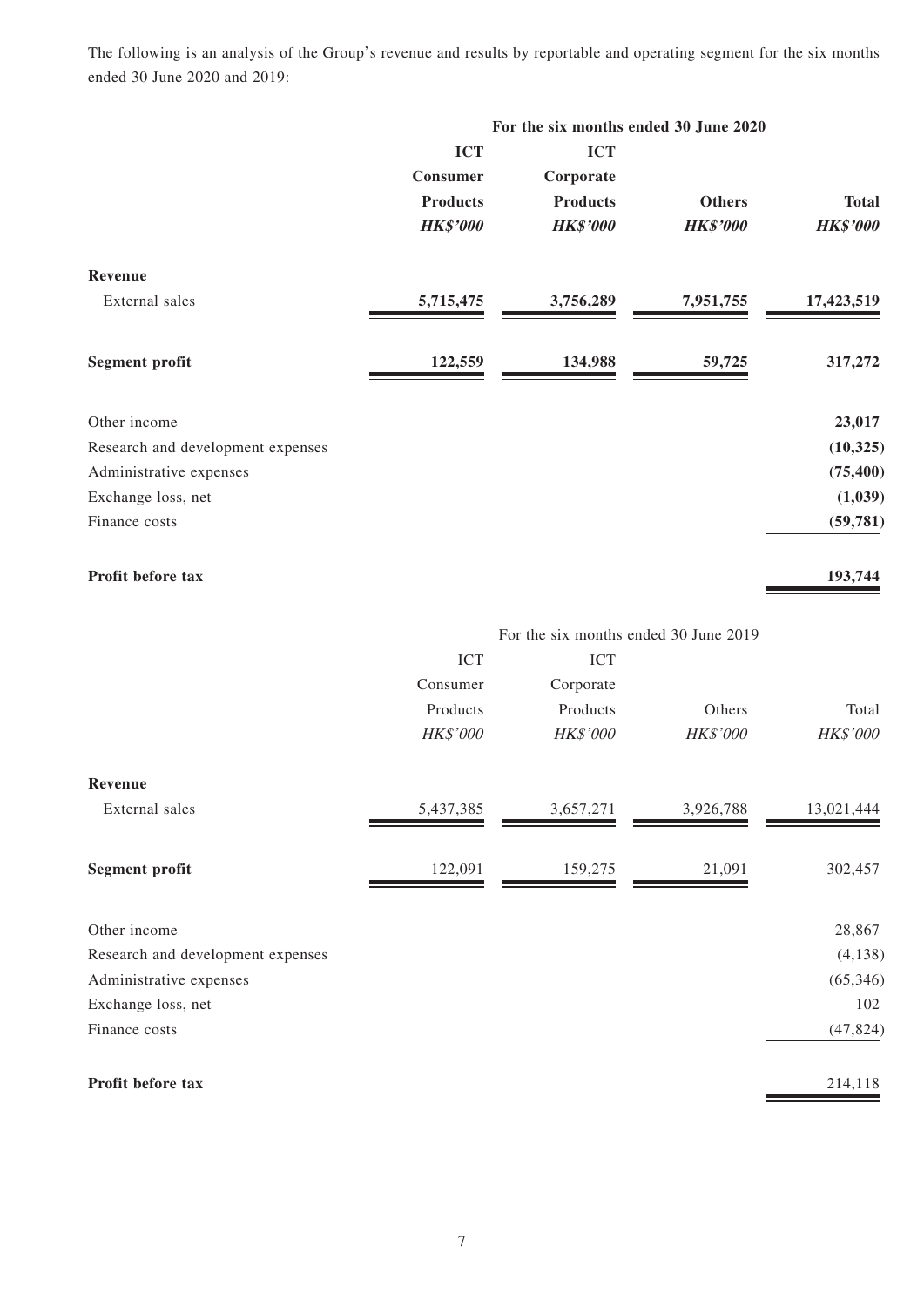#### **Geographical information**

The following provides an analysis of the Group's sales by geographical market for the six months ended 30 June 2020 and 2019, based on the origin of the goods:

|                | For the six months ended 30 June |             |
|----------------|----------------------------------|-------------|
|                | 2020                             | 2019        |
|                | <b>HK\$'000</b>                  | HK\$'000    |
|                | (Unaudited)                      | (Unaudited) |
| Mainland China | 17,399,343                       | 12,945,257  |
| Other regions  | 24,176                           | 76,187      |
|                | 17,423,519                       | 13,021,444  |

#### **5. PROFIT FROM OPERATION**

The Group's profit from operation has been arrived at after charging for the six months ended 30 June 2020 and 2019:

|                                              | For the six months ended 30 June |                 |
|----------------------------------------------|----------------------------------|-----------------|
|                                              | 2020                             |                 |
|                                              | <b>HK\$'000</b>                  | <b>HK\$'000</b> |
|                                              | (Unaudited)                      | (Unaudited)     |
| Cost of inventories sold                     | 16,960,875                       | 12,572,978      |
| Depreciation of property plant and equipment | 1,804                            | 1,176           |
| Depreciation of right-of-use assets          | 4,399                            | 3,579           |
| Staff cost including directors' emolument    |                                  |                 |
| - Salary and related staff cost              | 116,122                          | 109,052         |
| - Retirement benefits scheme contribution    | 16,227                           | 22,957          |
| Exchange (loss)/gain, net                    | (1,039)                          | 102             |

### **6. INCOME TAX EXPENSE**

Pursuant to the rules and regulations of the Bermuda, the Company is not subject to any income tax in the Bermuda.

On 21 March 2018, the Hong Kong Legislative Council passed The Inland Revenue (Amendment) (No.7) Bill 2017 (the "**Bill**") which introduces the two-tiered profits tax rates regime. The Bill was signed into law on 28 March 2018 and was gazetted on the following day. Under the two-tiered profits tax rates regime, the first HK\$2,000,000 of profits of the qualifying group entity will be taxed at 8.25%, and profits above HK\$2,000,000 will be taxed at 16.5%. The profits of group entities not qualifying for the two-tiered profits tax rates regime will continue to be taxed at a flat rate of 16.5%.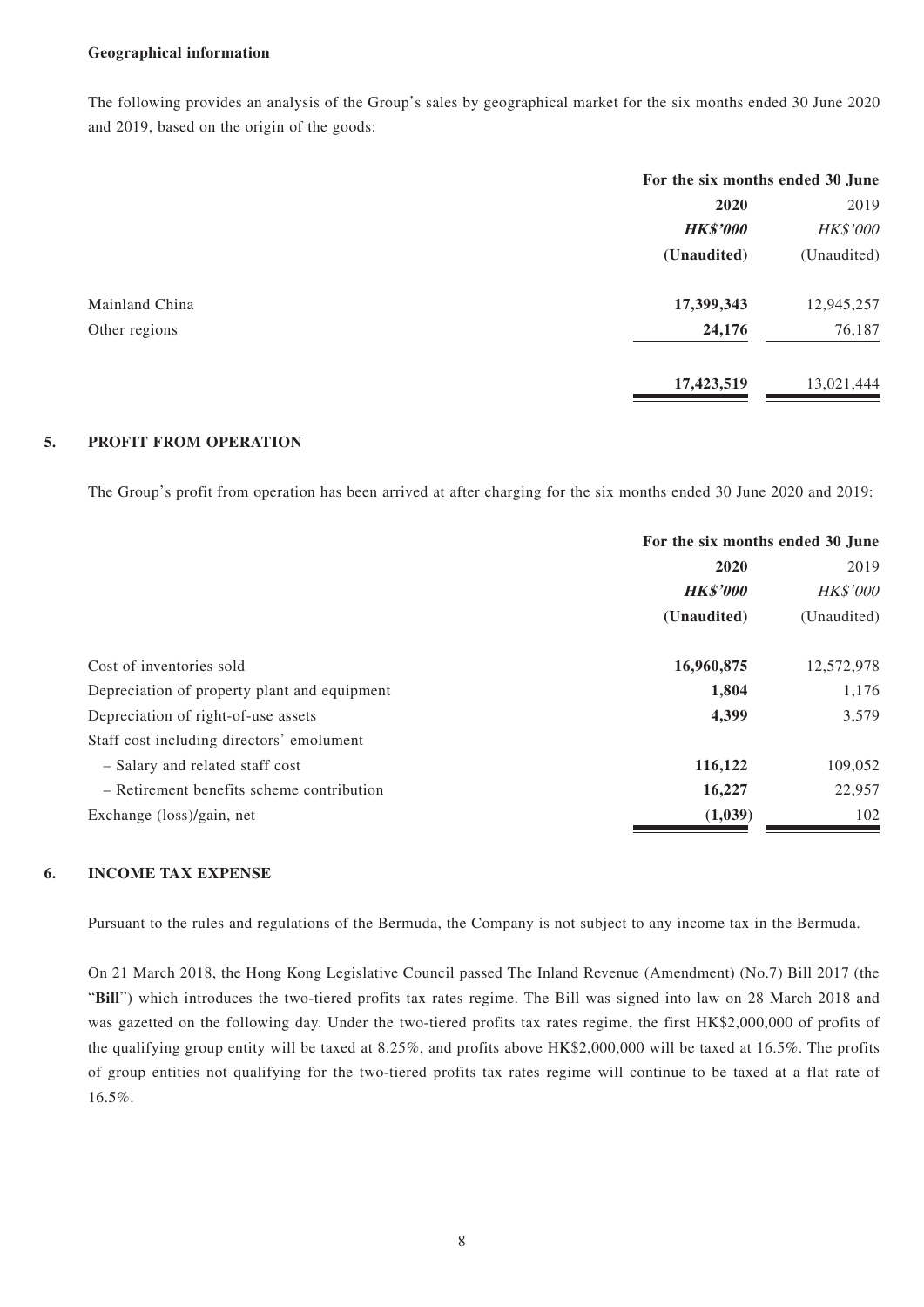Under the Law of the PRC on EIT (the "**EIT Law**") and Implementation Regulation of the EIT Law, the tax rates of Changhong IT Information Products Co., Ltd. ("**CHIT**"), Changhong IT Digital Technology Co., Ltd. ("**Changhong IT Digital**") are 25% for both periods.

Sichuan Changhong IT Duolayouhuo E-commerce Co., Ltd. ("**Duolayouhuo**"), a wholly-owned subsidiary of the company, can declare and pay enterprise income tax at a reduced rate of 15% in line with the Western Development Policy of China. Accordingly, the profits derived by the subsidiary are subject to 15% EIT rate for the six months ended 30 June 2020.

Beijing Changhong IT Intelligence System Co., Ltd, a wholly-owned subsidiary of the Company operating in the PRC, has been accredited as a "High and New Technology Enterprise" by the Ministry of Science and Technology of the PRC, and have been registered with the local tax authorities for enjoying the reduced 15% EIT rate. Accordingly, the profits derived by the subsidiary are subject to 15% EIT rate for the six months ended 30 June 2020. The qualification as a High and New Technology Enterprise will be subject to annual review by the relevant tax authorities in the PRC.

The Group did not have any significant unprovided deferred tax liabilities (including withholding tax) in respect of the period.

#### **7. EARNINGS PER SHARE**

The calculation of the basic and diluted earnings per share attributable to owners of the Company is based on the following data:

|                                                             | For the six months ended 30 June |             |
|-------------------------------------------------------------|----------------------------------|-------------|
|                                                             | 2020                             | 2019        |
|                                                             | <b>HK\$'000</b>                  | HK\$'000    |
|                                                             | (Unaudited)                      | (Unaudited) |
| <b>Earnings</b>                                             |                                  |             |
| Profit for the period attributable to owners of the Company | 149,094                          | 163,055     |
|                                                             | 2020                             | 2019        |
|                                                             | $\boldsymbol{\theta}$            | 000'        |
| <b>Number of Share</b>                                      |                                  |             |
| Weighted average number of ordinary shares and              |                                  |             |
| convertible preference shares for the purpose of            |                                  |             |
| basic and diluted earnings per share                        | 2,570,520                        | 2,570,520   |

As there were no potentially dilutive shares during the six months ended 30 June 2020 and 30 June 2019, the diluted earnings per share was same as basic earnings per share.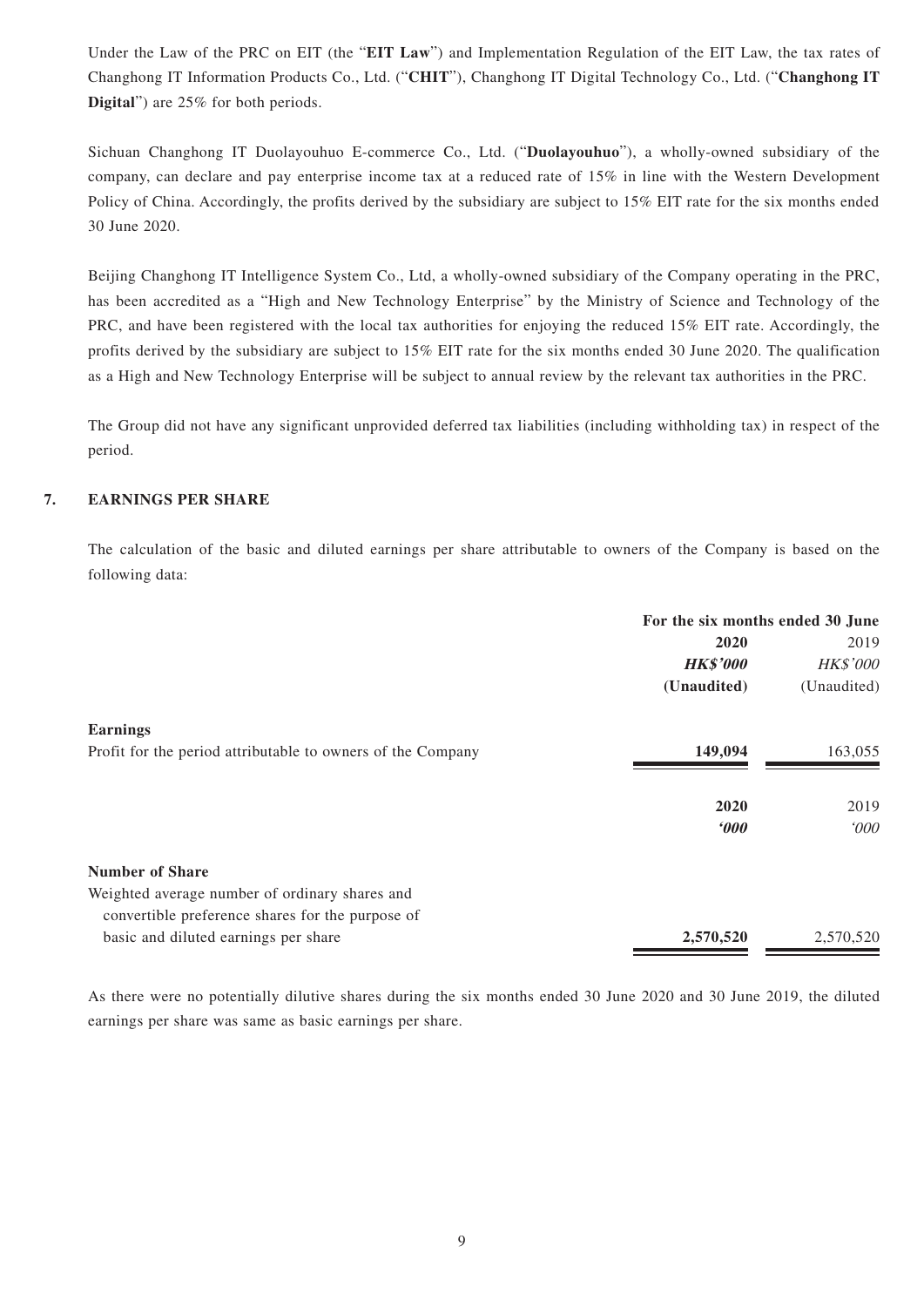#### **8. TRADE RECEIVABLES**

The Group allows a credit period ranging from 30 to 180 days to its third party trade customers. Before accepting any new customer, the Group assesses the potential customer's credit quality and defines credit limits by customer. Credit limits attributed to customers are reviewed twice a year.

The following is an aged analysis of trade receivables, net of allowance for doubtful debts, based on invoice date at the end of the reporting period which approximated the respective revenue recognition dates:

|                  | As at           | As at       |
|------------------|-----------------|-------------|
|                  | 30 June         | 31 December |
|                  | 2020            | 2019        |
|                  | <b>HK\$'000</b> | HK\$'000    |
|                  | (Unaudited)     | (Audited)   |
| Within 30 days   | 1,046,356       | 1,180,463   |
| $31 - 60$ days   | 718,788         | 427,543     |
| $61 - 90$ days   | 264,853         | 238,836     |
| $91 - 180$ days  | 113,404         | 129,386     |
| $181 - 365$ days | 82,942          | 55,267      |
| Over 1 year      | 60,315          | 55,920      |
|                  | 2,286,658       | 2,087,415   |

#### **9. TRADE AND BILLS PAYABLES**

The ageing analysis of trade and bills payables, based on date of receipt of goods, is as follows:

|                  | As at           | As at           |
|------------------|-----------------|-----------------|
|                  | 30 June         | 31 December     |
|                  | 2020            | 2019            |
|                  | <b>HK\$'000</b> | <b>HK\$'000</b> |
|                  | (Unaudited)     | (Audited)       |
| Within 30 days   | 1,638,988       | 1,769,173       |
| $31 - 60$ days   | 861,233         | 859,048         |
| $61 - 90$ days   | 314,741         | 573,545         |
| $91 - 180$ days  | 147,717         | 349,752         |
| $181 - 365$ days | 84,885          | 36,781          |
| Over 1 year      | 51,268          | 44,853          |
|                  | 3,098,832       | 3,633,152       |

The credit period on purchase of goods is ranging from 30 to 120 days (2019: 30 to 120 days). The Group has financial risk management policies in place to ensure that all payables are settled within the credit timeframe.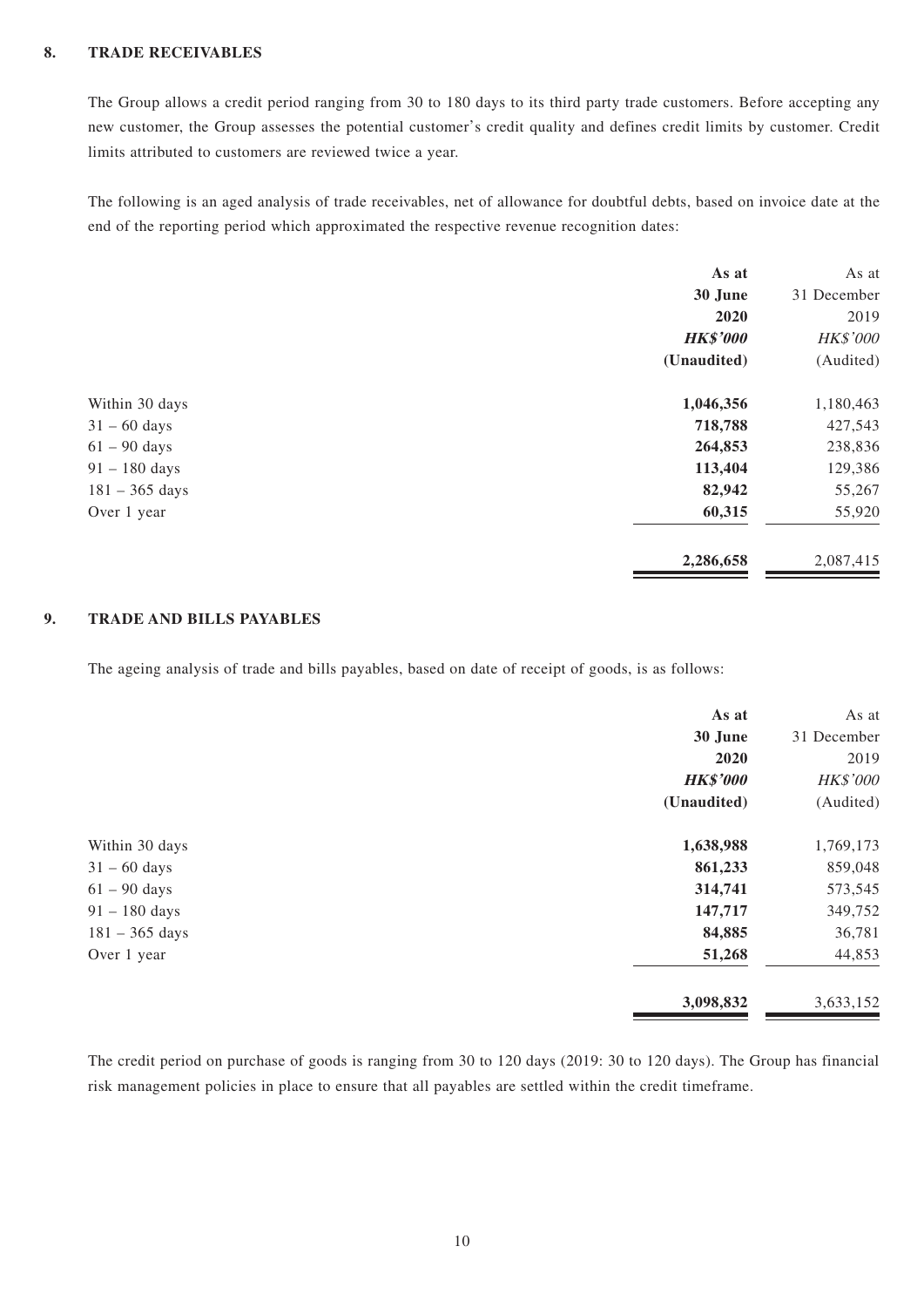#### **10. BORROWINGS**

The following provides an analysis of the Group's borrowings:

|                                             | As at           | As at       |
|---------------------------------------------|-----------------|-------------|
|                                             | 30 June         | 31 December |
|                                             | 2020            | 2019        |
|                                             | <b>HK\$'000</b> | HK\$'000    |
|                                             | (Unaudited)     | (Audited)   |
| Bank borrowings                             | 1,242,966       | 1,005,285   |
| Secured                                     | 295,599         |             |
| Unsecured                                   | 947,367         | 1,005,285   |
|                                             | 1,242,966       | 1,005,285   |
| Carrying amount repayable within one year * | 1,242,966       | 1,005,285   |

\* The amounts due are based on scheduled repayment dates set out in the loan agreements.

The range of effective interest rates (which are also equal to contracted interest rates) due in the Group's borrowings for the six months ended 30 June 2020 is fixed from 0.6% to 5% (2019: 1.32% to 7%).

#### **11. DIVIDEND**

|                                                               | For the six months<br>ended 30 June |                 |
|---------------------------------------------------------------|-------------------------------------|-----------------|
|                                                               |                                     |                 |
|                                                               | 2020                                | 2019            |
|                                                               | <b>HK\$'000</b>                     | <b>HK\$'000</b> |
| Dividends recognised as distribution during the periods:      |                                     |                 |
| 2019 Final – HK\$0.04 (2019: 2018 Final – HK\$0.03) per share | 102,821                             | 77.116          |

The Board does not recommend the payment of any dividend for the six months ended 30 June 2020 (2019: Nil).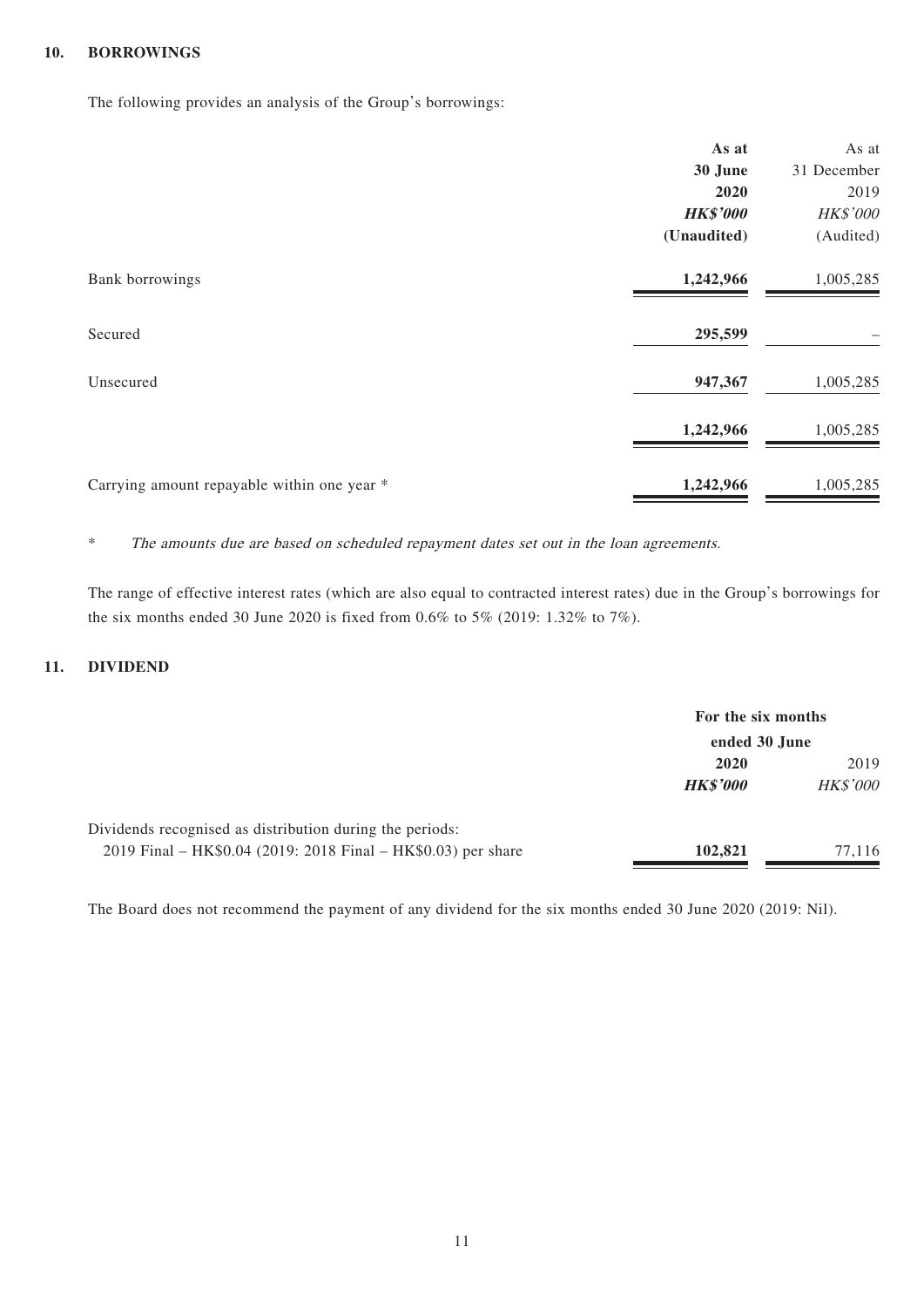### **CHAIRMAN'S STATEMENT**

Dear Shareholders,

For the six months ended 30 June 2020, the Group overcame the impact of the slowdown of global economy and the Coronavirus Disease 2019 epidemic (the "**COVID-19 epidemic**") to continue its business operation in a prudent manner.

### **BUSINESS REVIEW**

In the first half of 2020, the COVID-19 epidemic and global trade tensions had a superimposed impact, and the world economy fell into recession. As China has effectively controlled the COVID-19 epidemic, in the first half of the year, its economy managed to rise after a decline, showing a recovery growth and steady recovery trend. The production and demand of China's ICT industry chain have been affected to varying degrees. The Group actively responded to the challenge of the COVID-19 epidemic and worked closely with upstream manufacturers and partners to overcome the difficulties together and maintain stable operation of the overall business. Meanwhile, following the operating policy of "Gathering strength on network, cloud and intelligence to serve its partners", the Group continued its layout in the areas such as cloud computing, big data, Internet of Things and virtual technology, creating a system solution with cutting-edge technology. The new B2B distribution e-commerce platform, Jiahua Duola, increased its market expansion efforts to promote the rapid increase in the number of platform users and the scale of transactions, so as to build the ecology of the Jiahua Duola platform, and create an innovative business model.

In the first half of 2020, the Group recorded revenue of approximately HK\$17,423.52 million, up by 33.81% over the same period of the previous fiscal year. Overall gross profit margin stood at 2.66% for the first half of the year, down by approximately 0.75 percentage point from the same period of the previous fiscal year, mainly due to the increase in sales contribution of the product line with low gross profit margin and fierce market competition. The profit attributable to shareholders in the first half of 2020 was approximately HK\$149.09 million, down by approximately 8.56% over the same period of the previous fiscal year and the basic earnings per share were approximately HK5.80 cents, down by approximately HK0.54 cents from HK6.34 cents for the same period of the previous fiscal year.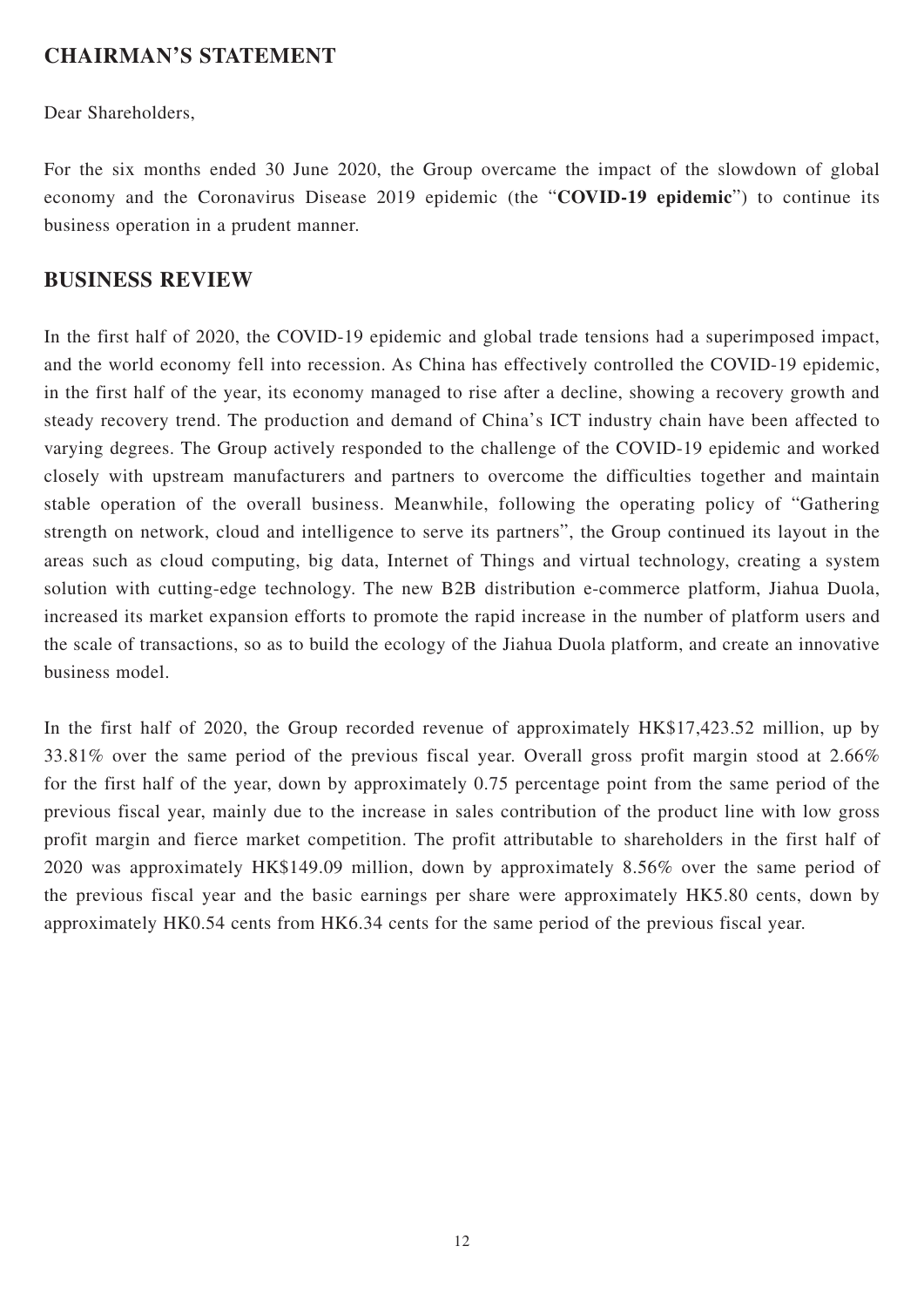The Group continuously consolidated basic management and strengthened informatisation construction and business process transformation and optimization so as to improve operation efficiency. The Group continued to reinforce risk management and control, insisted on strict management on inventory, credit and account receivables, reasonably allocated funds, and accelerated fund turnover. During the COVID-19 epidemic, the Group strived for internal and external resources to help downstream distributors relieve capital pressure, properly deal with capital risks brought by the COVID-19 epidemic, in a bid to ensure the safety and efficiency of working capital. In the first half of 2020, the Group continued its efforts to tighten expense control, and the distribution and sales expenses decreased slightly compared with the same period of last year; the administrative expenses increased significantly over the same period of last year mainly due to the increase in professional consulting expenses related to application for the transfer of listing and labour costs; the financing cost rose compared with the same period of last year due to the increase of financing scale.

For the six months ended 30 June 2020, the turnover and profits of the three operating segments of the Company were analyzed as follows (RMB exchange rate fluctuations may affect the amount/percentage of segments):

**ICT consumer product distribution business:** In response to the COVID-19 epidemic, the business segment seized market opportunities, fully utilized the advantages of online sales channels and new online marketing models, and maintained a good sales strategy and stable revenue in the first half of the year. The turnover of this business segment increased by 5.11% to HK\$5,715.48 million over the same period of last year, and its profit increased by 0.38% to HK\$122.56 million.

**ICT enterprise product distribution business:** This business segment overcame unfavorable factors such as some projects were delayed and overseas logistics were restricted during the COVID-19 epidemic, keenly captured business opportunities related to the COVID-19 epidemic and new infrastructure, actively expanded cutting-edge technology products and services such as cloud computing, big data, and the Internet of Things, and maintained a stable sales scale in the first half of the year. The turnover of this business segment increased by 2.71% to HK\$3,756.29 million over the same period of last year, while its profit decreased by 15.25% to HK\$134.99 million.

**Other business:** Due to the substantial increase in smartphone sales, the turnover of this business segment surged by 102.50% to HK\$7,951.76 million as compared with the corresponding period of last year, while its profit grew by 183.17% to HK\$59.72 million.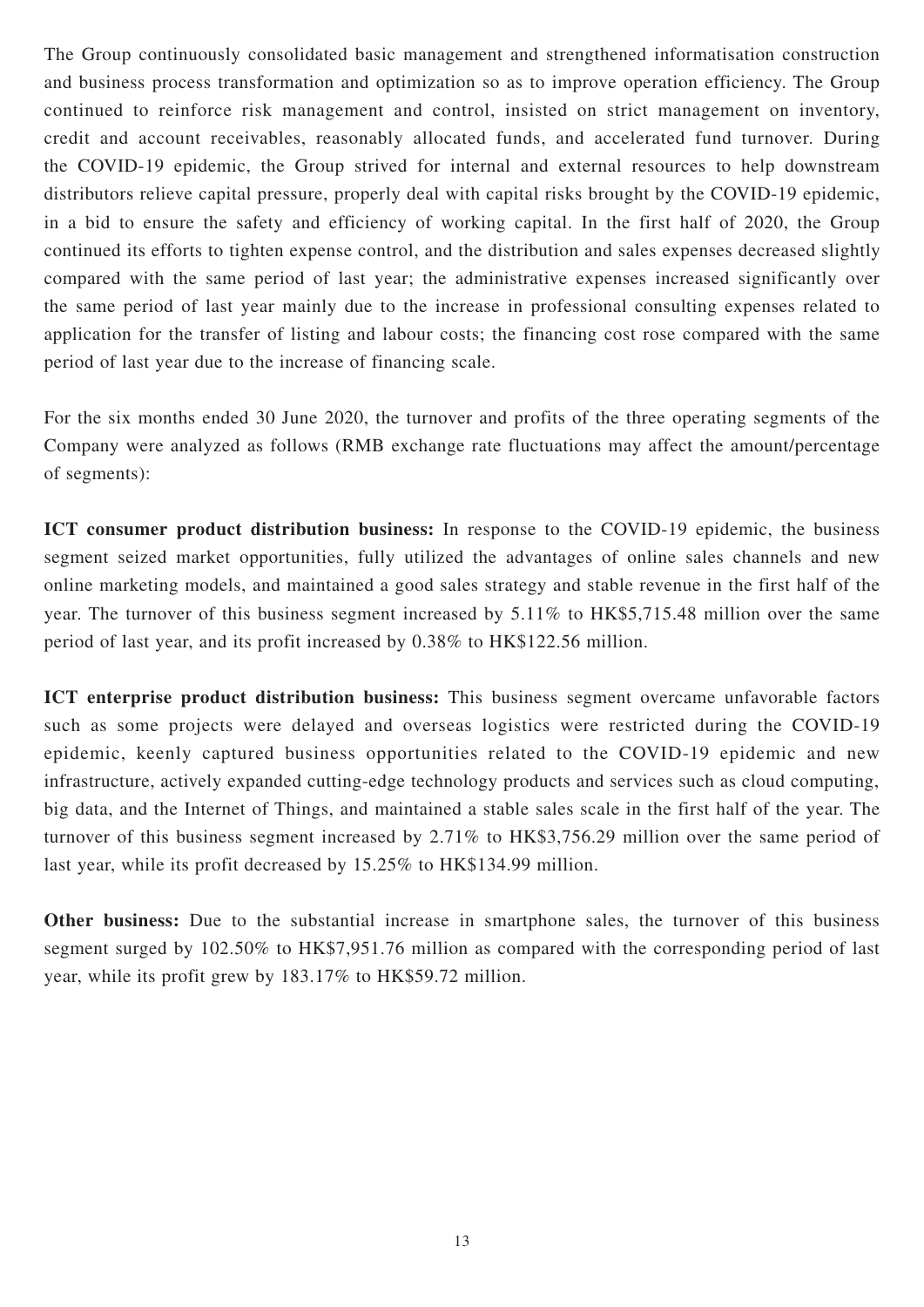The Company has successfully transferred its listing from GEM to the Main Board of the Stock Exchange on 18 March 2020 (the "**Transfer of Listing**"). A listing status of the Company on the Main Board is generally perceived to enjoy a premier status amongst investors, which will help strengthen the recognition of the Group among both the existing Shareholders as well as the potential investors, resulting in a broader investor base and higher trading liquidity of the Shares. Further, facilitated by the enhanced status of the Group, it is believed that the Transfer of Listing will help reinforce the confidence of the Group's customers, suppliers and other stakeholders in the Company's financial strength, governance and credibility and will hence further promote the Group's corporate profile and recognition among public investors and the public in general. This will in turn further strengthen the Group's position in the industry and improve the Group's competitiveness in retaining its current employees, recruiting more talents and attracting new customers and suppliers which may ultimately help foster the business development of the Group and enhance return to the Shareholders in the long run.

### **OUTLOOK**

In the second half of 2020, the COVID-19 epidemic will continue to affect the global financial market and the global economy. China's economy has gradually stabilized, while external risks and challenges have increased significantly, thus the domestic economic recovery is still under pressure. The Group will closely monitor the impact of the development of the COVID-19 epidemic on the Group's business and take active actions to cope with the challenges of the COVID-19 epidemic. In 2020, the Group is committed to continuously promoting the strategic upgrade of transformation to an ICT integrated service provider, with the operating policy of "Gathering strength on network, cloud and intelligence to serve its partners", exploring new opportunities in fields such as cloud computing, big data, virtual technology and interconnection of all things, focusing on development, being a good link in the ICT ecosystem, and making new contributions to its partners and shareholders.

**ZHAO Yong** Chairman

10 August 2020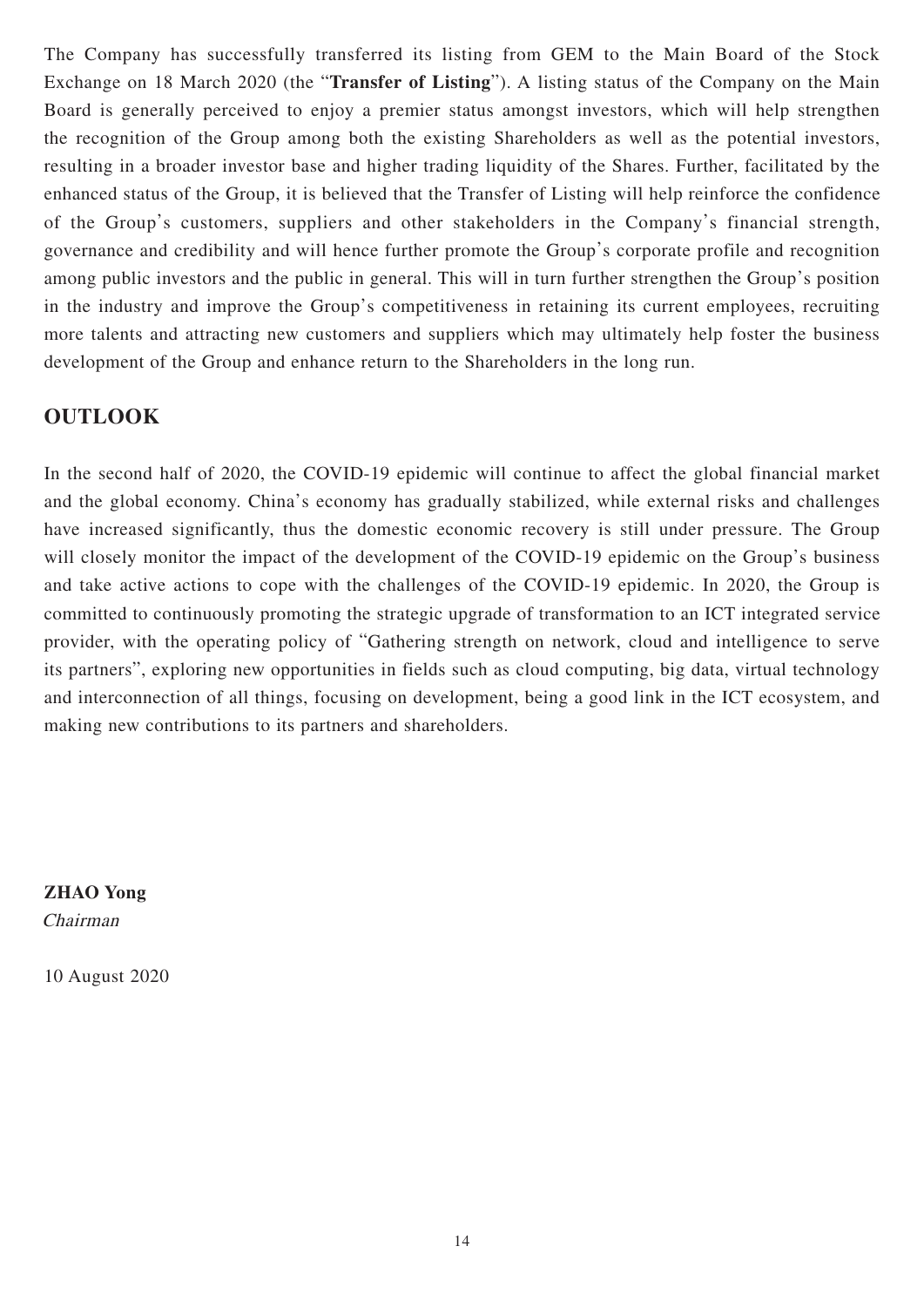# **MANAGEMENT DISCUSSION AND ANALYSIS**

# **FINANCIAL SUMMARY**

- Revenue for the six months ended 30 June 2020 was approximately HK\$17,423.52 million (2019: HK\$13,021.44 million), representing a increase of 33.81% as compared with the previous period. This increase was mainly attributable to the expansion of the e-commerce sales business.
- Profit for the six months ended 30 June 2020 was approximately HK\$149.09 million (2019: HK\$163.06 million), representing a decrease of 8.56% as compared with the previous period. The decrease was mainly due to the impact of the decline in gross profit margin and the increase in operating costs.
- Total comprehensive income for the six months ended 30 June 2020 was approximately HK\$106.09 million (2019: HK\$155.63 million). This decrease was mainly attributable to the reduction of profit from operation and the fluctuations in the RMB exchange rate.

# **LIQUIDITY AND FINANCIAL RESOURCES**

For the period under review, the Group's financial and liquidity positions remained healthy and stable. As at 30 June 2020, the Group's total interest-bearing borrowings amounted to approximately HK\$1,243 million and its cash and bank balances amounted to approximately HK\$718 million. Net current assets of the Group was approximately HK\$1,825 million. The net gearing ratio (total net debt/total shareholders' equity) of the Group as at 30 June 2020 was 2.56 times. The management is confident that the Group's financial resources is sufficient for its daily operations.

# **PLEDGE OF ASSETS**

The Group did not have any mortgage or charge over its fixed assets as at 30 June 2020 (2019: Nil).

# **EXPOSURE TO FLUCTUATION IN EXCHANGE RATES AND RELATED HEDGES**

The Group's monetary assets and liabilities and transactions are principally denominated in Renminbi, Hong Kong dollars and United Stated dollars. As the spread of exchange rate of Renminbi is locked and the exchange rate between Hong Kong dollars and United States dollars is pegged, the Group believes its exposure to exchange risk is minimal. The Group will continue to monitor the situation and assess whether any hedging arrangement is necessary.

As at 30 June 2020, the Group did not have any foreign currency investments which have been hedged by currency borrowings and other hedging instruments.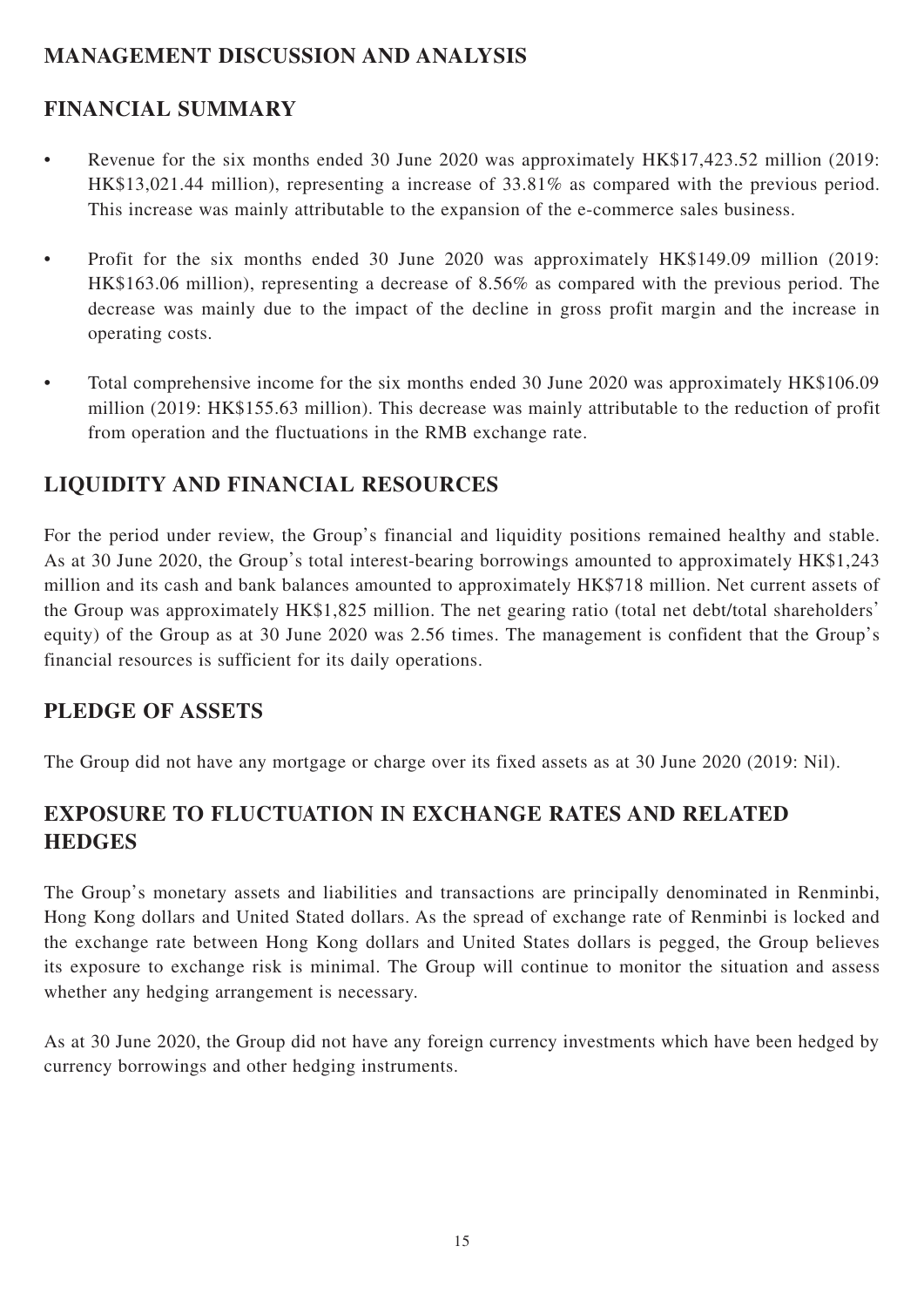### **TREASURY POLICY**

Cash and bank deposits of the Group are either in Renminbi, Hong Kong dollars and United States dollars. The Group conducts its core business transaction mainly in Renminbi, Hong Kong dollars and United States dollars. The Group did not use any derivative instruments to hedge its foreign currency exposure as the Group considered its foreign currency exposure is insignificant.

### **CONTINGENT LIABILITIES**

As at 30 June 2020 and 31 December 2019, the Group (i) endorsed certain bills receivable for the settlement of trade and other payables; and (ii) discounted certain bills receivable to banks for raising of cash. In the opinion of the directors of the Company, the Group has transferred the significant risks and rewards relating to these bills receivable, and the Group's obligations to the corresponding counterparties were discharged in accordance with the commercial practice in the PRC and the risk of default in payment of the endorsed and discounted bills receivable is low because all endorsed and discounted bills receivable are issued and guaranteed by the reputable banks in the PRC. As a result, the relevant assets and liabilities were not recognized in the consolidated financial statements. The maximum exposure to the Group that may result from the default of these endorsed and discounted bills receivable at the end of each reporting period are as follows:

|                                                                     | As at           | As at           |
|---------------------------------------------------------------------|-----------------|-----------------|
|                                                                     | 30 June         | 31 December     |
|                                                                     | 2020            | 2019            |
|                                                                     | <b>HK\$'000</b> | <b>HK\$'000</b> |
|                                                                     | (Unaudited)     | (Audited)       |
| Settlement of trade and other payables                              | 540,402         | 582,103         |
| Discounted bills for raising of cash                                | 3,137           | 137,379         |
| Outstanding endorsed and discounted bills receivables with recourse | 543,539         | 719,482         |

The outstanding endorsed and discounted bills receivables are aged within 180 days (2019: 360 days) at the end of each reporting period.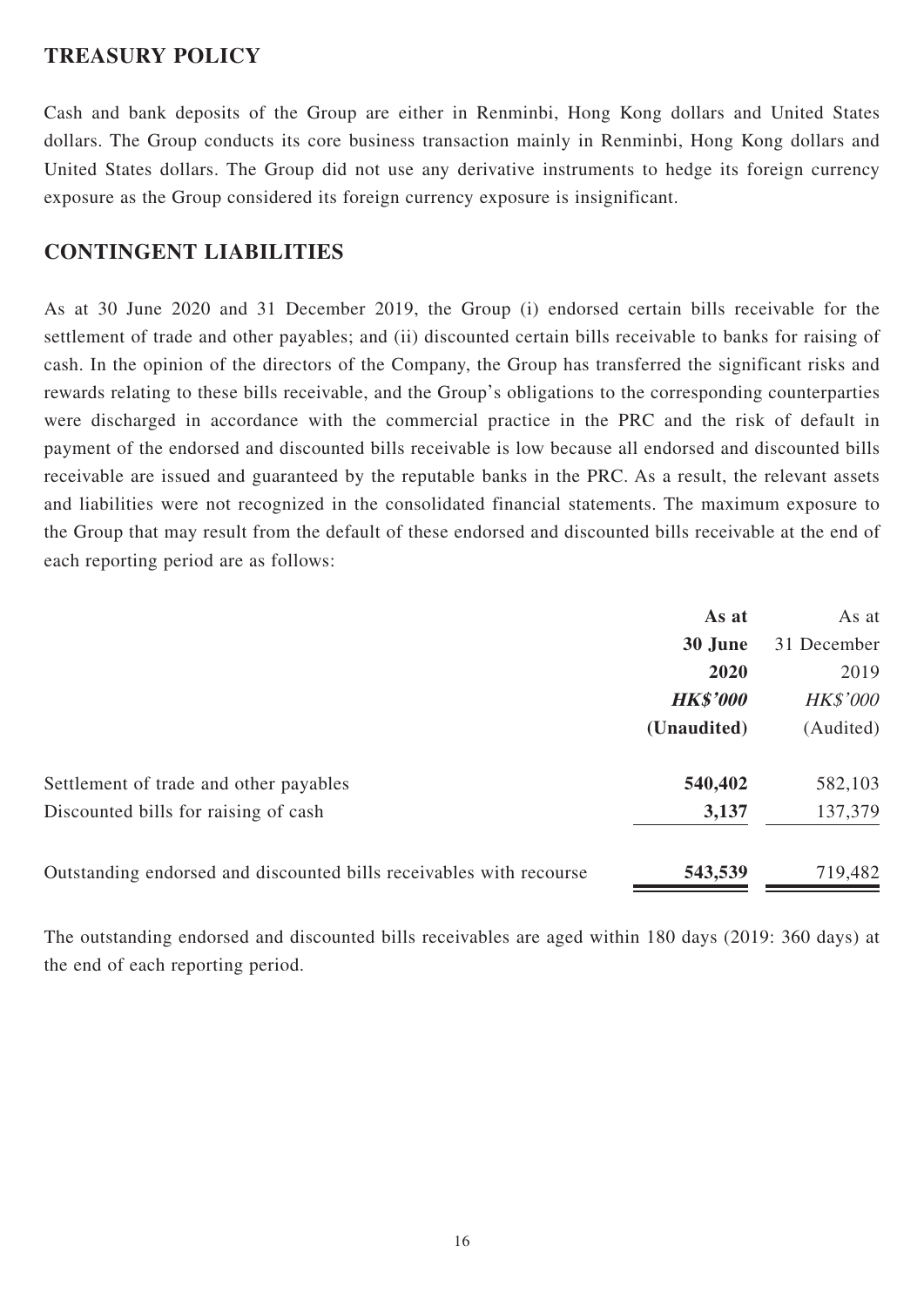# **SIGNIFICANT INVESTMENTS, MATERIAL ACQUISITIONS AND DISPOSALS OF SUBSIDIARIES, ASSOCIATES AND JOINT VENTURES**

The Group did not have any significant investments, acquisitions or disposals of subsidiaries, associates and joint ventures during the six months ended 30 June 2020.

# **FUTURE PLANS FOR MATERIAL INVESTMENTS AND CAPITAL ASSETS**

As at 30 June 2020, the Group had no material capital commitments and no future plans for material investments or capital assets.

# **EVENTS AFTER THE REPORTING PERIOD**

In July 2020, the tax bureau in the registration place of Changhong IT Digital confirmed that Changhong IT Digital could declare and pay enterprise income tax at a reduced rate of 15% in line with the Western Development Policy of China. Accordingly, the total tax amounted to RMB23,440,259.47 (approximately HK\$25,842,871.21) has been returned to Changhong IT Digital and Duolayouhuo.

Save as disclosed above, there are no significant events that might affect the Group after the reporting period up to the date of this announcement.

# **EMPLOYMENT AND REMUNERATION POLICY**

As at 30 June 2020, the total number of the Group's staff was 1,167 (as at 30 June 2019: 1,037). The Group remunerates its employees based on their performance, experience and prevailing industry practice. The Group provides retirement benefit for its employees in Hong Kong in form of mandatory provident fund, and pays social pension insurance and housing provident fund for its employees in China in accordance with the local laws and regulations.

### **DIVIDEND**

The Board does not recommend the payment of any dividend for the six months ended 30 June 2020 (2019: Nil).

The payment of a final dividend of HK4 cents per ordinary share and preference share for the year ended 31 December 2019, totaling approximately HK\$102.82 million, had been resolved at the annual general meeting (the "**AGM**") of the Company held on 22 May 2020. The date of payment was on 19 June 2020.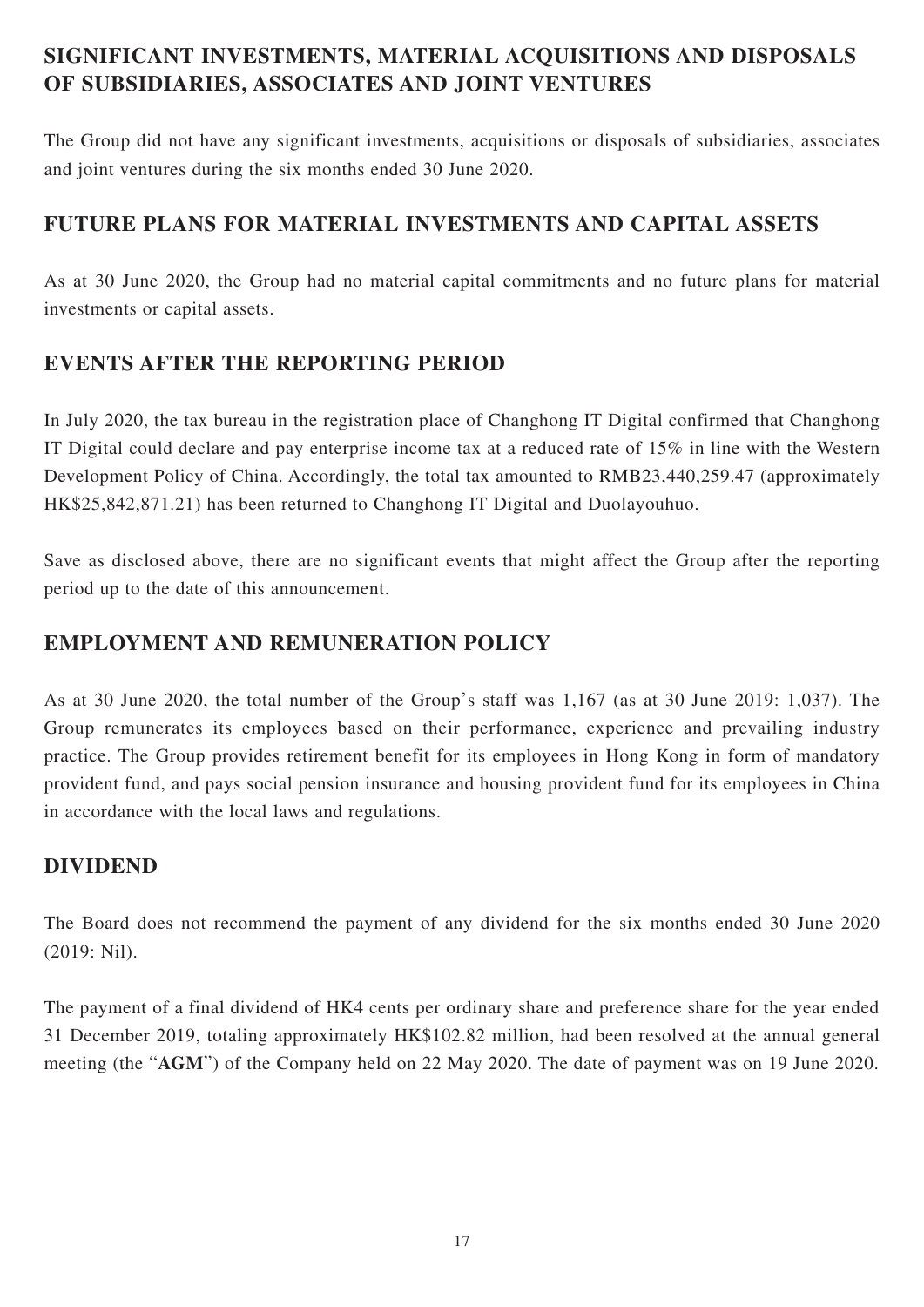# **PURCHASE, SALE AND REDEMPTION OF THE COMPANY'S LISTED SECURITIES**

During the six months ended 30 June 2020, neither the Company nor any of its subsidiaries had purchased, sold or redeemed any of the Company's listed securities.

### **COMPLIANCE WITH THE CORPORATE GOVERNANCE CODE**

The Company has adopted the corporate governance code (the "**CG Code**") as set out in Appendix 15 to the Rules Governing the Listing of Securities on GEM of the Stock Exchange of Hong Kong Limited (the "**GEM Listing Rules**") or Appendix 14 to the Rules Governing the Listing of Securities on (Main Board of) The Stock Exchange of Hong Kong Limited (the "**Listing Rules**")\* which sets out corporate governance principles and code provisions (the "**Code Provisions**"). Throughout the six months period ended 30 June 2020, the Company has complied with all the Code Provisions as set out under the CG Code, except the following deviations:

Pursuant to E.1.2 of the CG Code, the Chairman should attend the AGM. However, Mr. Zhao Yong, the Chairman of the Board, was unable to attend the AGM held on 22 May 2020 due to attending the National People's Congress on the same day. Mr. Zhao Yong has entrusted Mr. Yang Jun to respond to shareholders' concerns (if any) on behalf of him at the AGM.

Mr. YANG Jun and Mr. LUO Yongping are not appointed for a specific term as required under code provision A.4.1 of the CG Code, but are subject to retirement by rotation at least once every three years in accordance with the Company's bye-laws. The Company considers that such requirement is sufficient to meet the same objective as a specific term of appointment under the CG Code.

\* The GEM Listing Rules was applicable to the Company prior to the Transfer of Listing. Immediately after the Transfer of Listing, the Listing Rules shall be applicable to the Company.

# **DIRECTOR'S SECURITIES TRANSACTIONS**

The Company adopted a code of conduct regarding securities transactions by Directors as set out in Rules 5.48 to 5.67 of the GEM Listing Rules as its own code of conduct for securities transactions before the Transfer of Listing.

After the Transfer of Listing, the Company has adopted the model code for Securities Transactions by Directors of Listed Issuers set out in Appendix 10 to the Listing Rules ("**Model Code**") as its own code of conduct regarding Directors' dealings in securities of the Company.

Having made specific enquiry of all Directors, all Directors confirmed that they had complied with the Model Code during the six months ended 30 June 2020.